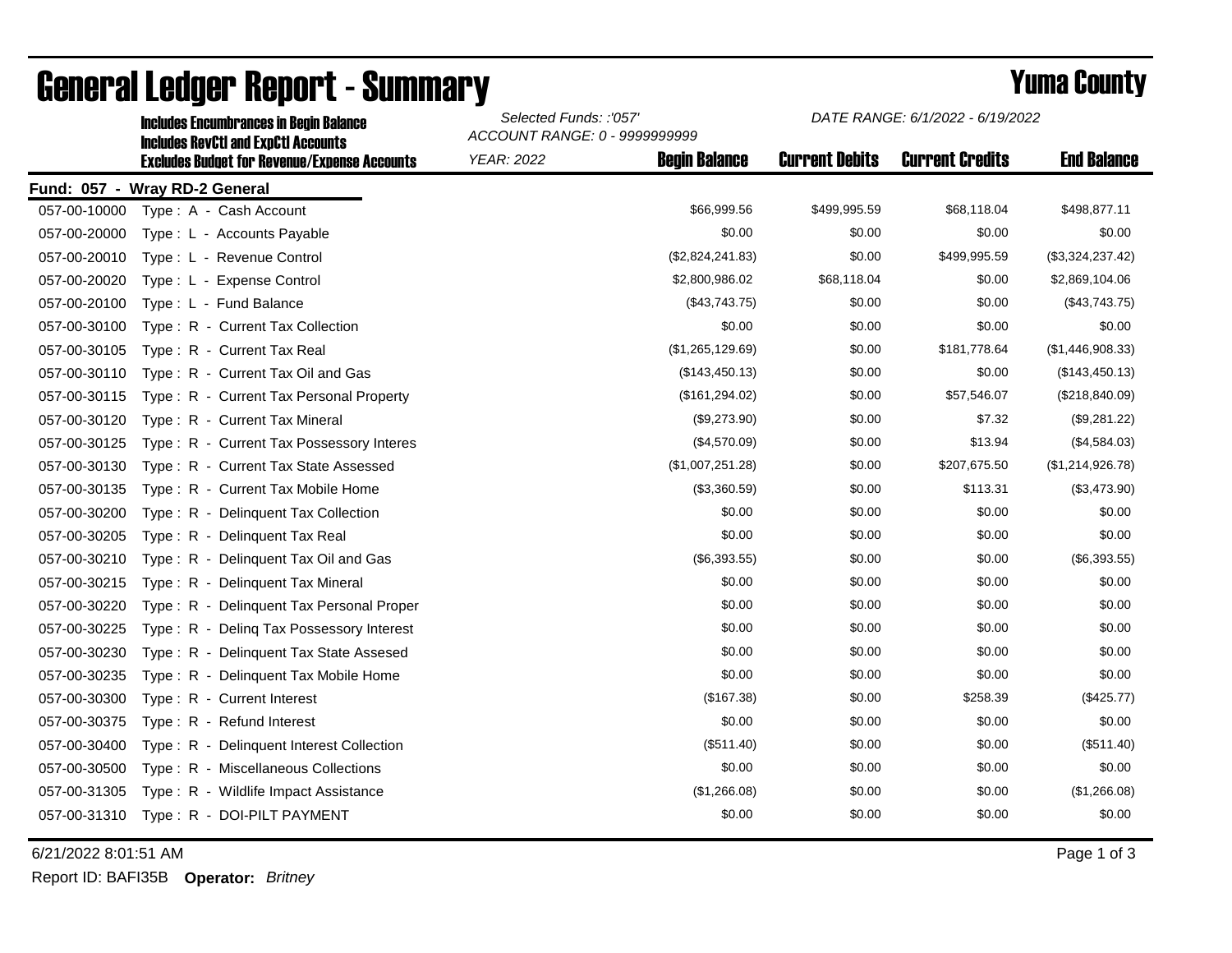|                               | <b>Includes Encumbrances in Begin Balance</b><br><b>Includes RevCtI and ExpCtI Accounts</b> |                                             | Selected Funds: :'057'<br>ACCOUNT RANGE: 0 - 9999999999 |                       | DATE RANGE: 6/1/2022 - 6/19/2022 |                    |
|-------------------------------|---------------------------------------------------------------------------------------------|---------------------------------------------|---------------------------------------------------------|-----------------------|----------------------------------|--------------------|
|                               | <b>Excludes Budget for Revenue/Expense Accounts</b>                                         | <b>YEAR: 2022</b>                           | <b>Begin Balance</b>                                    | <b>Current Debits</b> | <b>Current Credits</b>           | <b>End Balance</b> |
| Fund: 057 - Wray RD-2 General |                                                                                             |                                             |                                                         |                       |                                  |                    |
| 057-00-32100                  | Type: R - Transfers In                                                                      |                                             | (\$3.15)                                                | \$0.00                | \$0.00                           | $(\$3.15)$         |
| 057-00-33000                  | Type: R - Auto Tax B Collection                                                             |                                             | (\$160,333.82)                                          | \$0.00                | \$32,562.60                      | (\$192,896.42)     |
| 057-00-33100                  | Type: $R -$ Auto Tax A & F Collection                                                       |                                             | (\$61,236.75)                                           | \$0.00                | \$20,039.82                      | $(\$81,276.57)$    |
| 057-00-49100                  | Type: X - Treasurer Fees                                                                    |                                             | \$6,480.52                                              | \$1,118.48            | \$0.00                           | \$7,599.00         |
| 057-00-49401                  | Type: X - Transfer Out                                                                      |                                             | \$0.00                                                  | \$0.00                | \$0.00                           | \$0.00             |
| 057-00-49500                  | Type: X - Checks Written / ACH Transfer                                                     |                                             | \$2,794,505.50                                          | \$66,999.56           | \$0.00                           | \$2,861,505.06     |
|                               |                                                                                             | Fund: 057 - Wray RD-2 General               | (\$23,255.81)<br>Totals :                               | \$636,231.67          | \$1,068,109.22                   | (\$455,133.36)     |
|                               |                                                                                             | <b>Total Fund Revenues:</b><br>\$499,995.59 | <b>Total Fund Expenses:</b>                             | \$68,118,04           | <b>Net Revenue Over Expense:</b> | \$431,877.55       |

## General Ledger Report - Summary **Secret Express Secret Connect August 2012** Yuma County